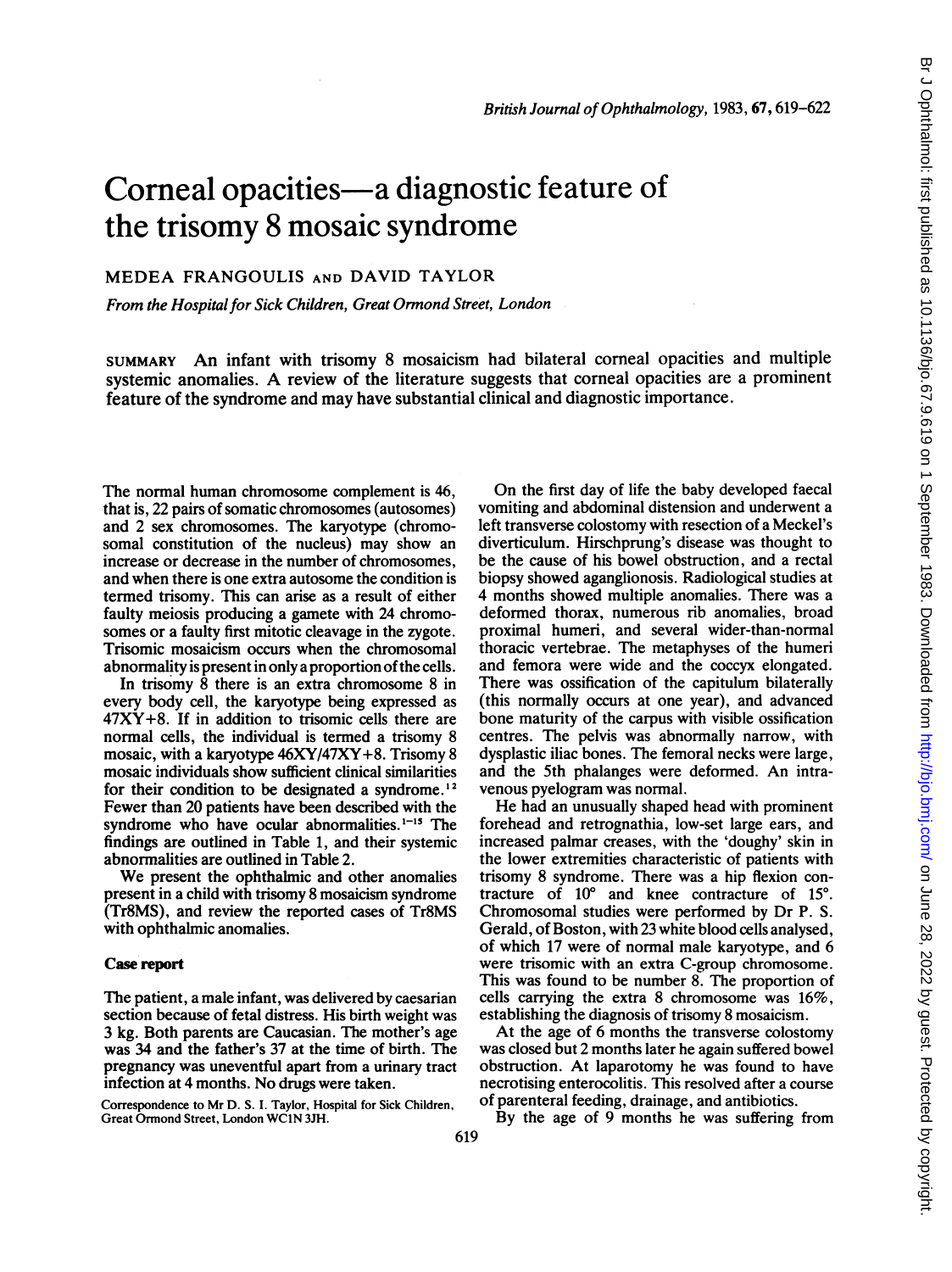| <b>L'AUICI</b><br>Reported ophinumic jindings in irisomy o |                         |                                |  |
|------------------------------------------------------------|-------------------------|--------------------------------|--|
|                                                            | Reference Karyotype     | <b>Findings</b>                |  |
| 1                                                          | Reported in reference   | (1) Squint                     |  |
| $\overline{c}$                                             | 2 as being trisomy 8    | (2) Loptic atrophy and small   |  |
|                                                            | mosaics                 | optic disc. R cataract and     |  |
|                                                            |                         | retrolental fibroplasia.       |  |
|                                                            |                         | Chronic uveitis and band       |  |
|                                                            |                         | keratopathy (had oxygen        |  |
|                                                            |                         | added in first 2 days of life) |  |
| 3                                                          | 46XY/47XY+8             | <b>Strabismus</b>              |  |
|                                                            | (45% trisomic)          | Unilateral corneal opacity     |  |
| 4                                                          | 46XY/47XY+8             | Strabismus                     |  |
|                                                            | (46% trisomic)          | Cornea (L), dense nasal        |  |
|                                                            |                         | opacity. Slightly elevated     |  |
|                                                            |                         | geographic small satellite     |  |
|                                                            |                         | opacities, clear peripheral    |  |
|                                                            |                         | margin. (R)2mm faint haze.     |  |
|                                                            |                         | Fundi: Tilted (R) disc,        |  |
|                                                            |                         | 2 streak haemorrhages (L)      |  |
|                                                            |                         | retina                         |  |
| 5                                                          | $46XY + 821 - 24$       | Exophthalmos, ptosis,          |  |
|                                                            |                         | androngaloid slant right eye.  |  |
|                                                            |                         | Telangectatic sclera (R)       |  |
|                                                            |                         | and $(L)$                      |  |
| 6                                                          | 47XX+8 Case (i)         | Normal eyes                    |  |
|                                                            | $47XY+8$ Case (ii)      | Hypertelorism                  |  |
|                                                            |                         | Convergent strabismus          |  |
|                                                            | Case (iii)              | Alternating squint             |  |
| 8                                                          | 46XX/47XX+8 Case (i)    | Normal eyes                    |  |
|                                                            | 47XX+8 Case (ii)        | Strabismus                     |  |
| 9                                                          | 46XY/47XY+8             | Esotropia                      |  |
|                                                            | (23% <sub>blood</sub> ) | Blepharophimosis, (L)          |  |
|                                                            | (90% fibroblasts)       | microphthalmia                 |  |
| 10                                                         | 47XY+8 Case (i)         | Normal eyes                    |  |
|                                                            | 46XY/47XY+8 Case (ii)   | Mongoloid slant                |  |
|                                                            | $(30\%$ trisomy)        | Alternating convergent         |  |
|                                                            |                         | squint                         |  |
| 11                                                         | $46XY/47XY+8$           | <b>Strabismus</b>              |  |
|                                                            | (50% blood, 98.5%)      |                                |  |
|                                                            | fibroblasts)            |                                |  |
| 12                                                         |                         | Ptosis                         |  |
| 13                                                         |                         | Ptosis                         |  |
| 14                                                         |                         | Cataract and coloboma          |  |
| 15                                                         | (1)                     | Heterochromia                  |  |
|                                                            | (2)                     |                                |  |
|                                                            | (3)                     |                                |  |
| 16                                                         | (1)                     | Heterochromia                  |  |
|                                                            | (2)                     |                                |  |
|                                                            |                         |                                |  |

Table <sup>1</sup> Reported ophthalmicfindings in trisomy 8

malnutrition and malabsorption, and had a stricture of his rectal spur. Ophthalmic examination was carried out on admission to the Hospital for Sick Children, Great Ormond Street. Retinoscopy showed  $+4.5$  D hypermetropia in both eyes. The right cornea had several dense, geographical paraxial stromal opacities. These lay superficially in the stroma and were surrounded by smaller lesions that were less opaque. Some opacities showed ghost vessels, and some were not vascularised and situated at the limbus. The left cornea had some ill-defined opacities in the paracentral and peripheral areas. The canthi were 30 mm apart. The optic discs had large physio-<br>logical cups.



Fig. <sup>1</sup> Right cornea showing geographical corneal opacities. These occupied the anterior and midstroma, and ghost blood vessels can be seen at 8 and 10 <sup>o</sup>'clock.

At 12 months a further general examination revealed undescended testes. His knee contracture had corrected spontaneously and he had a scoliosis to the right. His weight was  $8.95$  kg (3rd centile) and his height was 80.5 cm (75th centile). Ocular findings were right convergent strabismus, with watering and sticky eyes.

At 18 months further rectal surgery was performed, and ocular examination, performed under the same



Fig. 2 Detail of the vessel at 8 o'clock in Fig. 1.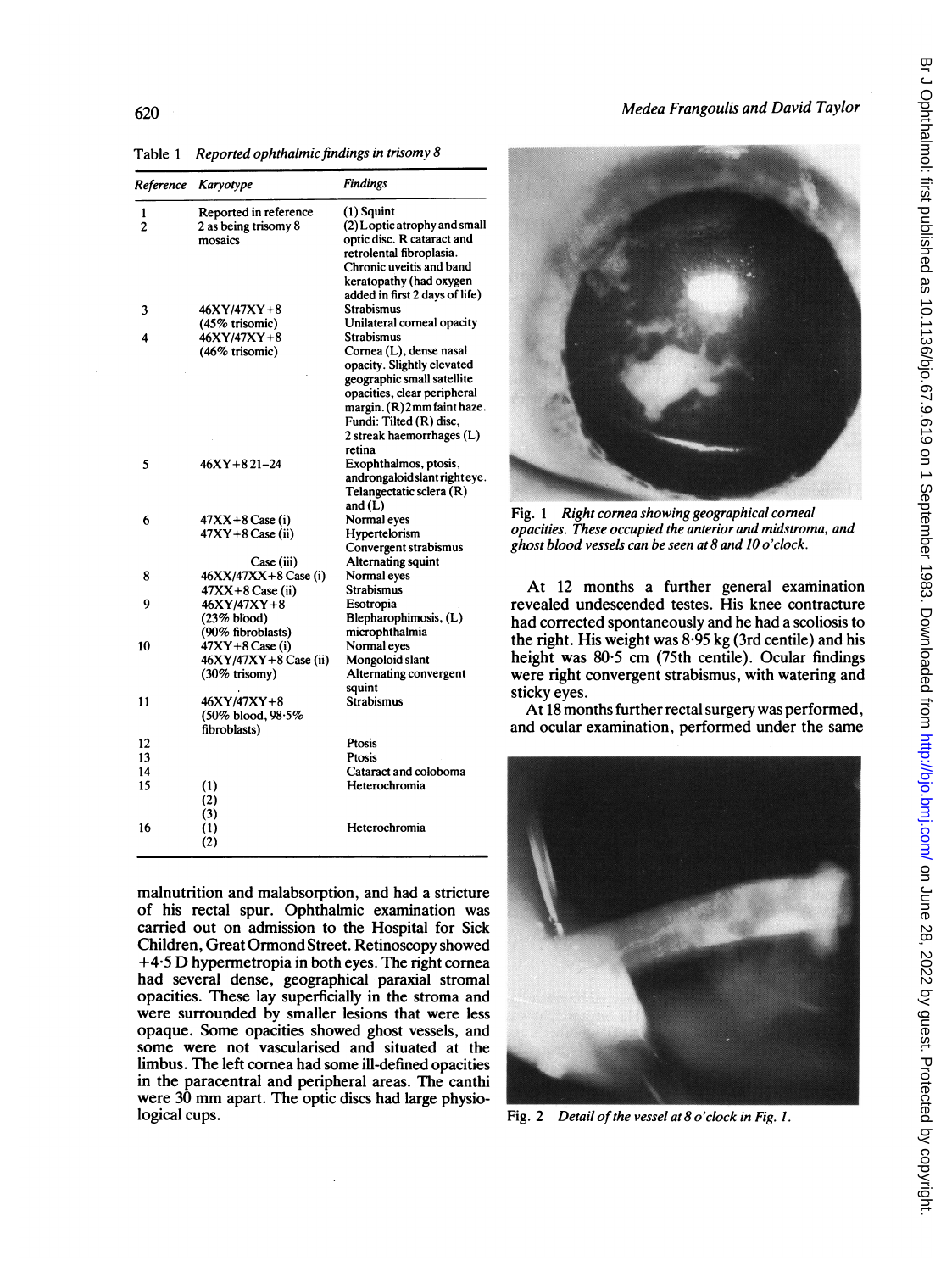| <b>Facies</b>                                                                                   | Skeletal system                                                                                 | Urogenital system                                                                    |
|-------------------------------------------------------------------------------------------------|-------------------------------------------------------------------------------------------------|--------------------------------------------------------------------------------------|
| Ears prominent, low set,                                                                        | Trunk long and slender                                                                          | Kidneys hydronephrosis                                                               |
| dysplastic                                                                                      | Pelvis slender                                                                                  | Testes cryptorchism                                                                  |
| Micrognathia                                                                                    | Vertebrae abnormal, extra, bifid                                                                | Ovaries cystoma                                                                      |
| Retrognathia                                                                                    | Ribs extra, abnormal shapes                                                                     | Puberty delayed                                                                      |
| Lip prominent lower lip, everted lower<br>lip<br><i>Nose</i> put with flat bridge and broad     | Palate high arched, cleft<br>Joints restricted articulation of shoulder<br>contractures - elbow | Central nervous system                                                               |
| base                                                                                            | — hip                                                                                           | Mental retardation mild to moderate                                                  |
| <i>Head shape</i> abnormal, domed occiput,                                                      | Syndactyly                                                                                      | <b>Brain anomalies EEG abnormal</b>                                                  |
| prominent forehead                                                                              | Clinodactyly                                                                                    | Agenesis of the corpus callosum                                                      |
|                                                                                                 | Camptodactyly                                                                                   | Hydrocephalus                                                                        |
| Skin                                                                                            | Bone thickened, shortened, tortuous,                                                            | Motor development delayed                                                            |
|                                                                                                 | clavicles, Sprengel's deformity of                                                              | Speech delayed                                                                       |
| Dermatoglyphics excess arches on<br>fingertips.<br>Low finger ridge count unilateral transverse | scapulae, pectus excavatum,<br>pescavo-varus                                                    | Cardiovascular system                                                                |
| palmar crease                                                                                   | Haematology                                                                                     | <i>Vessels</i> anomalies                                                             |
| Deep skin furrows of palms and soles<br>Nipples widely spaced; 'doughy' skin                    | <b>Reduced levels F VII</b>                                                                     | Heart auricular septal defect, ventricular<br>septal defect, patent ductus, enlarged |

Table 2 Summary of clinical features of T8MS

anaesthetic, showed corneal diameters of <sup>12</sup> mm right and left, normal irides, and lenses, unchanged corneal opacities (Figs. <sup>1</sup> and 2), and occluded lower punctae, which were dilated and syringed to patency. Refraction was right  $+4.50/ +0.50 \times 90^\circ$  and left  $+5.0$  DS.

At the time of writing he is a sociable child of 20 months, whose language understanding is equivalent to an 18-month old, and whose estimated future cognitive status is not grossly delayed. He stands without support, but is unable to walk alone and cannot change from the lying position to the sitting without some aid.

Blood chemistry and growth hormone levels were within normal limits.

### **Discussion**

Congenital corneal opacities may occur in patients either as an isolated abnormality or in association with a systemic disease or with ocular disorders. They may be inherited or acquired.

Widespread or generalised opacities occur in anterior chamber cleavage syndrome, congenital hereditary comeal dystrophy (endothelial defect), cornea plana and sclerocornea, congenital anterior staphyloma, buphthalmos, mucopolysaccharidoses and mucolipidoses, dermoid malformation, trauma of Descemet's membrane, intrauterine or postnatal infections, and postnatal corneal exposure.

Macular or geographical opacities occur more frequently, but are seen with exposure, comeal infective ulceration, congenital macular dystrophy (recessive), ichthyosis, epidermolysis bullosa, Klinefelter's syndrome, and crystalline dystrophy.

Other cases of Tr8MS with corneal opacities have been reported. Riccardi et al.<sup>12</sup> described 2 patients, one of whom had <sup>a</sup> squint and the other had optic atrophy in a small pale optic disc in one eye and a cataract and retrolental fibroplasia with uveitis band keratopathy in the other. Cassidy et al.<sup>3</sup> described a male child of 6 years and showed a photograph of his face which revealed a unilateral corneal opacity. The appearance was not described.

Fineman et al.<sup>4</sup> described a female child of 1 month who had bilateral corneal opacities. One eye showed a dense, slightly elevated white geographic opacity nasally surrounded by fluffy smaller stellate opacities. There was a margin of clear cornea completely surrounding the plaque. The fellow eye had <sup>a</sup> <sup>2</sup> mm very faint haze.

In our patient's case the question arose as to whether the corneal opacities were a part of the syndrome or were acquired as a result of exposure keratitis during a period of obtundation that had occurred following dehydration prior to admission to this hospital. The occurrence of cases (with corneal opacities) in the literature, the characteristics of the opacities, and the absence of signs of inflammatory tissue suggest that the opacity is indeed a feature of the syndrome and may therefore be of some diagnostic significance.

The pathogenesis of the opacities and the reason for the vascularisation are impossible to ascertain, but certain possibilities arise. They may represent areas of trisomic cells or areas where, at one stage in prenatal development, there were a substantial number of trisomic cells surrounded by cells with a normal karyotype. The trisomic and normal cells have different rates of division, and some abnormal